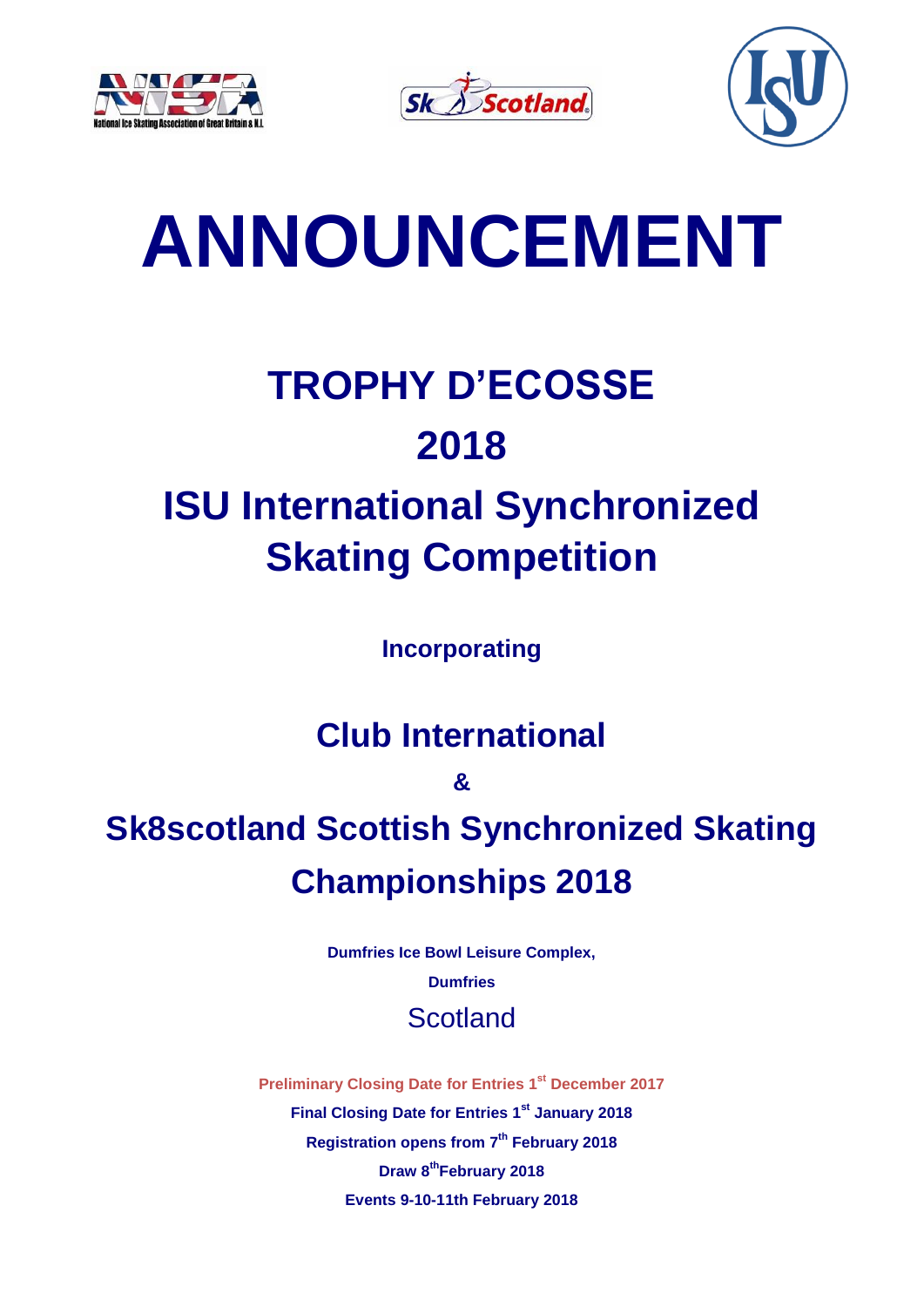**Official Website**

**www.trophydecosse.co.uk**



### **ANNOUNCEMENT TROPHY D'ECOSSE 2018**

**Sk8scotland,** on behalf of The National Ice Skating Association of GB and NI, is delighted to invite ISU Members to the Trophy D'Ecosse 2018 ISU International Skating Competition & Club International. The ISU International Trophy D'Ecosse 2018 will be conducted in accordance with the ISU Constitution, the ISU General Regulations 2016, ISU Special Regulations & Technical Rules Synchronized Skating 2016, as well as all subsequent pertinent ISU Communications.

Participation in the ISU International Trophy D'Ecosse 2018 is open to all Teams that belong to an ISU Member. All participation and Team Composition must fall within the requirements of ISU Special Regulations & Technical Rules Synchronized Skating 2016

**DATES** Preliminary Entry Form Closing Date 1 **Registration** Draw

1<sup>st</sup> December 2017 1<sup>st</sup> January 2018 from 7<sup>th</sup> February 2018 8<sup>th</sup>February 2018 Competitions 9-10-11<sup>th</sup> February 2018

#### **VENUE**

#### **Dumfries Ice Bowl** King Street, Dumfries, DG2 9AN (0)1387 251 300



Dumfries Ice Bowl has a seating capacity for 500+ The size is 29 metres x 56 metres. The facility is heated.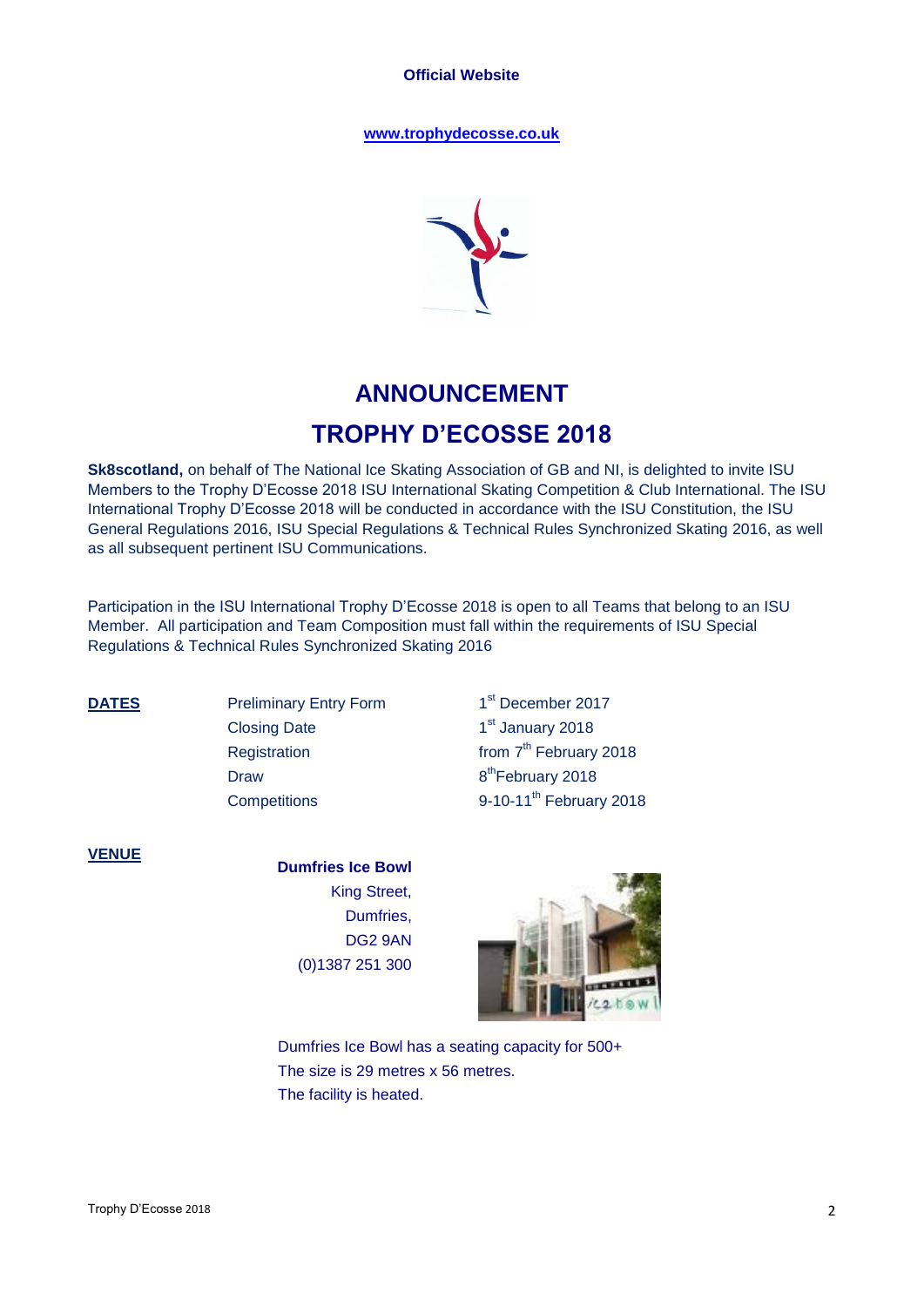#### **INVITED MEMBERS**

All members of the International Skating Union listed on ISU Constitution and General Regulations 2016 are invited to enter Teams at Trophy d'Ecosse 2018. Individual Clubs of Members may enter Teams into the Club International Events.

#### **CATEGORIES**

The competition will include the following categories: (for full details please see **TECHNICAL DATA** below)

#### **ISU INTERNATIONAL**

| <b>SENIOR/JUNIOR</b>  | Short Programme and Free Skating Programme |
|-----------------------|--------------------------------------------|
| ADVANCED NOVICE       | <b>Free Skating Programme</b>              |
| <b>BASIC NOVICE A</b> | <b>Free Skating Programme</b>              |
| <b>BASIC NOVICE B</b> | <b>Free Skating Programme</b>              |
|                       |                                            |

#### **CLUB INTERNATIONAL – These categories as for ISU Senior and Junior**

SENIOR B & JUNIOR B Short Programme and Free Skating Programme

#### **These categories programmes as for Advanced Novice –**

| <b>JUVENILE</b>          | <b>Free Skating Programme</b> |
|--------------------------|-------------------------------|
| <b>PRELIMINARY</b>       | <b>Free Skating Programme</b> |
| <b>MIXED AGE</b>         | <b>Free Skating Programme</b> |
| <b>ADVANCED NOVICE B</b> | <b>Free Skating Programme</b> |

#### **CLUB INTERNATIONAL – These categories programmes as for Basic Novice**

ELEMENTARY **Free Skating Programme** 

ADULT ADULT **Free Skating Programme** 

The composition of Teams for ISU Categories is determined by ISU Rules from **SPECIAL REGULATIONS & TECHNICAL RULES SYNCHRONIZED SKATING 2016**

No team may compete in more than one category within each of the two events. – ie ISU International and Club International

No team may comprise of more than 50% skaters who are competing in another team. ie teams may have up to 50% crossovers within either the ISU International or the Club International.

Only those skaters whose names are listed on the registration forms will be allowed to skate. Before an Alternate may be substituted into a team the Organiser or Referee must be informed.

#### **ENTRIES**

**Entry Dates – ISU International Events:** Entries of Teams to the ISU International, nominated Judges, Team Leaders and Team Managers may only be made by the respective members on the enclosed Official Forms and must reach the Organising Committee by:

| <b>Preliminary Entry Form</b>                 | 1 <sup>st</sup> December 2017 |
|-----------------------------------------------|-------------------------------|
| Full set of Entry Forms & Fee by Closing Date | 1 <sup>st</sup> January 2018  |

**Entry Dates – Club International Events:** Entry to the Club International events may be made by individual Team Managers/Coaches but must meet the same deadlines please.

**Documentation:** All documents that require signatures may be scanned and e-mailed to [trophydecosse2018@gmail.com](mailto:trophydecosse2018@gmail.com) ensuring that all email correspondence clearly shows team and country **or** a hard copy can be sent to:

#### **TROPHY D'ECOSSE 2018**

Chairman LOC, Trophy d'Ecosse 2018

Dumfries Ice Bowl,

King Street,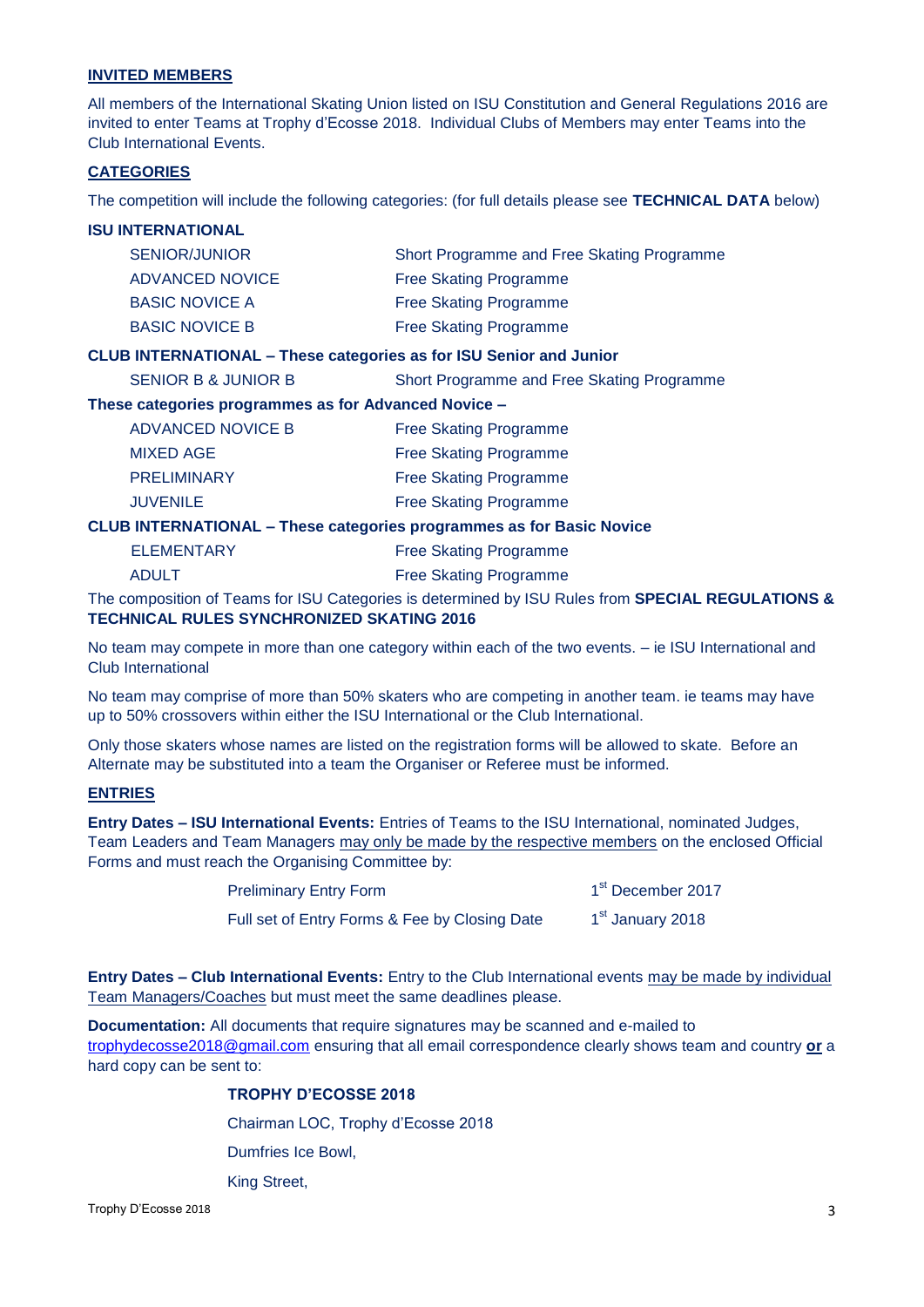Dumfries. DG2 9AN

#### **Entry Fees\* are**:

Senior and Junior Teams £395 Senior B and Junior B Team£395 All other categories E375 \**Entry Fees do not include charges for Unofficial Practice Ice*

**All payments** should be made by Direct Bank Transfer to the following account:

| Bank:                              | Bank of Scotland, 8 Lochside Avenue, Edinburgh EH12 9DJ |
|------------------------------------|---------------------------------------------------------|
| <b>Account Name:</b> NISA Scotland |                                                         |
| <b>Sort Code:</b>                  | 12-24-81                                                |
| Account Number: 06199357           |                                                         |

**International Entries** should additionally quote:

| <b>BIC Code:</b> | BOFSGBS1BBL                 |
|------------------|-----------------------------|
| <b>IBAN No:</b>  | GB34 BOFS 1224 8106 1993 57 |

#### **Clearly indicate reference: Trophy D'Ecosse 2018/***name of Team/Country*

**Commissions and any bank transaction fees will be at the cost of the Entrant and should be paid directly to the bank. Surcharge may apply at the event where this is not covered.**

#### **All Entries Forms and Fees must be received by 1 st January 2018**.

If a Team withdraws after the closing date the entry fee will not be refunded.

Sk8scotland reserves the right to accept late entries, and to limit the number of participating teams.

In the event of any queries please contact: [trophydecosse2018@gmail.com](mailto:trophydecosse2018@gmail.com)

#### **OFFICIAL PRACTICE**

The official practices will begin on the Friday morning of  $9<sup>th</sup>$  February 2018, unless numbers dictate that practices need to commence the evening before.

There will be a 10-minute Official Practice for Junior and Junior B and Senior and Senior B Short Programmes and 12-minute for Advanced Novice, Advanced Novice B, Junior and Junior B and Senior and Senior B, Free Skating Programmes.

All other categories will have 10-minute Official Practices.

**UNOFFICIAL PRACTICE ICE FOR THURSDAY 8 th FEBRUARY – Applications for ice to be received on**  the Preliminary Entry Form by 1<sup>st</sup> December 2017 in order to confirm final bookings enabling Team **Management to submit the correct funds when completing the Payment Summary Form. (£30 per 15 minutes) UNOFFICIAL PRACTICE ICE PRIOR TO THURSDAY 8 th FEBRUARY TO BE APPLIED FOR DIRECTLY TO** [trophydecosse2018@gmail.com](mailto:trophydecosse2018@gmail.com)

The bookings will be in blocks of 15 minutes.

No extra practice ice will be permitted after the Official Draw. (**SPECIAL REGULATIONS & TECHNICAL RULES SYNCHRONIZED SKATING 2016**)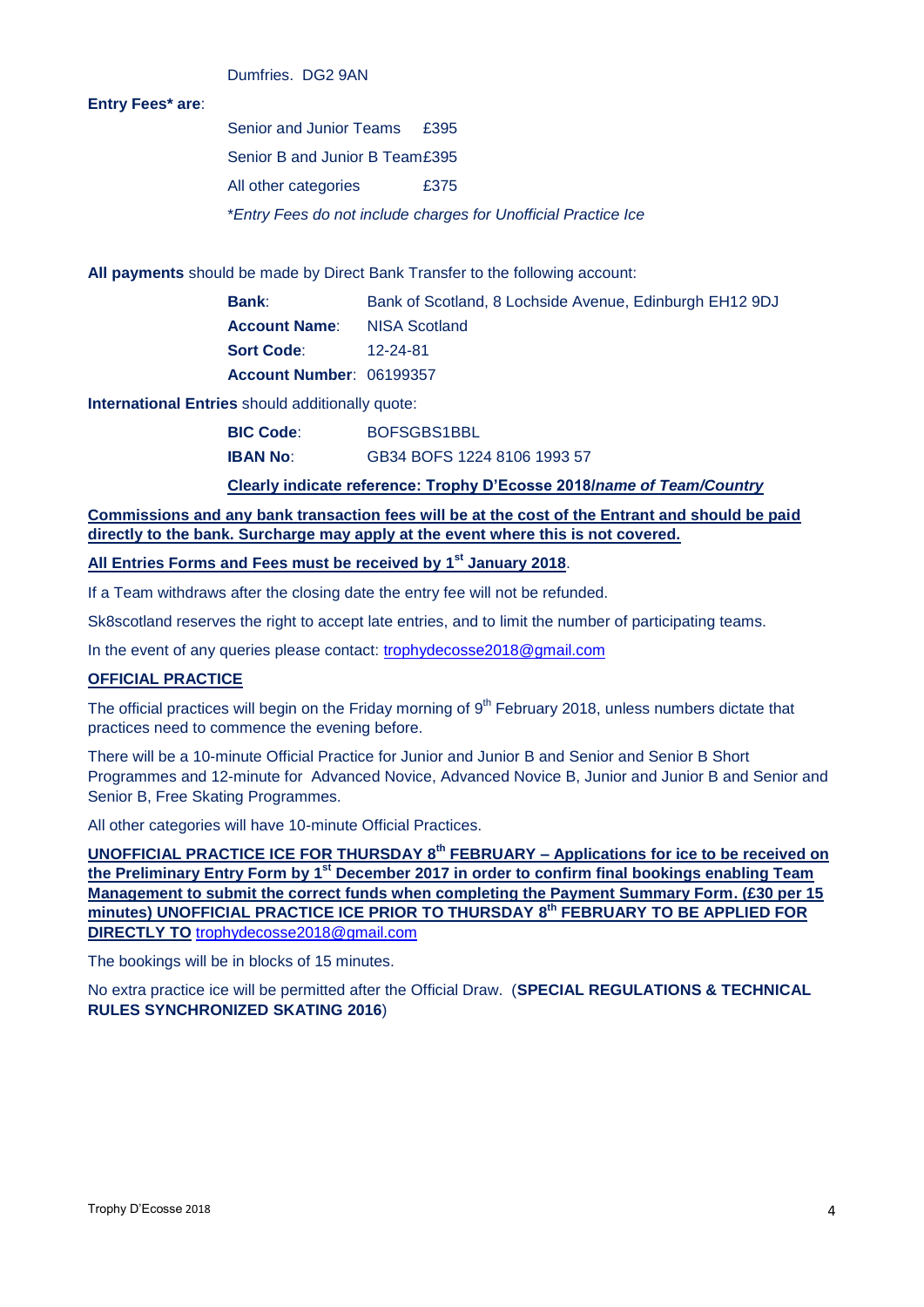#### **TECHNICAL DATA**

| Category                         | <b>Programme Time</b>                                                           | <b>Requirements</b> | Min-Max No<br><b>Skaters and max</b><br>of 4 alternates | Ages by/before 1st July 2016                                         |
|----------------------------------|---------------------------------------------------------------------------------|---------------------|---------------------------------------------------------|----------------------------------------------------------------------|
| <b>Senior</b>                    | Short Program: 2 mins 50 secs (Max)<br>Free Program: 4 mins 30 sec (-/+10 secs) | Per ISU             | 16 $(+4$ Alts)                                          | Must have reached 15 yrs. or over by July 1st<br>2017                |
| <b>Junior</b>                    | Short Program: 2 mins 50 secs (Max)<br>Free Program: 4 mins (-/+ 10 secs)       | Per ISU             | 16 $(+4$ Alts)                                          | Must have reached 13 yrs. but not 19 yrs. by<br><b>July 1st 2017</b> |
| <b>Advanced</b><br><b>Novice</b> | Free Program: 3 mins 30 secs (-/+ 10 secs)                                      | Per ISU             | 16 $(+4$ Alts)                                          | Must have reached 10 yrs. but not 15 yrs. by<br><b>July 1st 2017</b> |
| <b>Basic</b><br><b>Novice A</b>  | Free Program: $3 \text{ mins } (-/+ 10 \text{ secs})$                           | Per ISU             | $12 (+ 4$ Alts)                                         | Must have reached 10 yrs. but not 15 yrs. by<br><b>July 1st 2017</b> |
| <b>Basic</b><br><b>Novice B</b>  | Free Program: 3 mins (-/+ 10 secs)                                              | Per ISU             | 16 $(+4$ Alts)                                          | Must have reached 10 yrs. but not 15 yrs. by<br><b>July 1st 2017</b> |

**For non-ISU categories the 80% / 20% age rule applies to the total number of skaters involved. At least 80% of those actually performing the programme in the event must meet the age category while 20% or less may be outside the age criteria of the category.**

| <b>Senior NISA</b><br><b>Category B</b>                    | Short Program: 2 min 50 secs (Max)<br>Free Program: 4 mins 30 secs (-/+10<br>secs) | Per ISU                   | $12 - 16 + 4$<br>Alts)   | Of the members of the team actually performing<br>the programme, if the team comprises of 12, 13<br>or 14 skaters - 2 skaters with no age<br>restrictions are allowed. If the team comprises<br>of 15 or 16 skaters - 3 skaters with no age<br>restrictions are allowed. Balance of the team<br>must have reached 15 yrs. or over by July 1st<br>2017                |
|------------------------------------------------------------|------------------------------------------------------------------------------------|---------------------------|--------------------------|----------------------------------------------------------------------------------------------------------------------------------------------------------------------------------------------------------------------------------------------------------------------------------------------------------------------------------------------------------------------|
| <b>Junior NISA</b><br><b>Category B</b>                    | Short Program: 2 mins 50 secs (Max)<br>Long Program: 4 mins (-/+ 10 secs)          | Per ISU                   | $12-16$ (+4<br>Alts)     | Of the members of the team actually performing<br>the programme, if the team comprises of 12, 13<br>or 14 skaters - 2 skaters with no age<br>restrictions are allowed. If the team comprises<br>of 15 or 16 skaters - 3 skaters with no age<br>restrictions are allowed. Balance of the team<br>must have reached 13 yrs. but not 19 yrs. by<br><b>July 1st 2017</b> |
| <b>Advanced</b><br><b>Novice NISA</b><br><b>Category B</b> | Free Program: 3 mins 30 secs (-/+10 secs)                                          | Per ISU                   | $12 - 16$<br>$(+4$ Alts) | Of the members of the team actually<br>performing the programme, if the team<br>comprises of 12, 13 or 14 skaters $-2$<br>skaters with no age restrictions are<br>allowed. If the team comprises of 15 or 16<br>skaters - 3 skaters with no age restrictions<br>are allowed. Balance of the team must<br>have reached 10 yrs but not 15 yrs before<br>1 July 2017    |
| <b>Juvenile</b>                                            | Free Program: 3 mins 30 secs<br>$(1 + 10 \text{ secs})$                            | Advanced<br><b>Novice</b> | $9-16 (+4$ Alts)         | Must not have reached 13 yrs. before July 1st<br>2017                                                                                                                                                                                                                                                                                                                |
| <b>Elementary</b>                                          | Free Program: 3 mins<br>$(1 + 10 \text{ secs})$                                    | <b>Basic Novice</b>       | $9-16 (+4$ Alts)         | Must not have reached 16 yrs before July 1st<br>2017                                                                                                                                                                                                                                                                                                                 |
| <b>Preliminary</b>                                         | Free Program: 3 mins 30 secs<br>$(-/4 10 \text{ secs})$                            | Advanced<br><b>Novice</b> | $9-16 (+4$ Alts)         | Must not have reached 21 yrs before July 2017                                                                                                                                                                                                                                                                                                                        |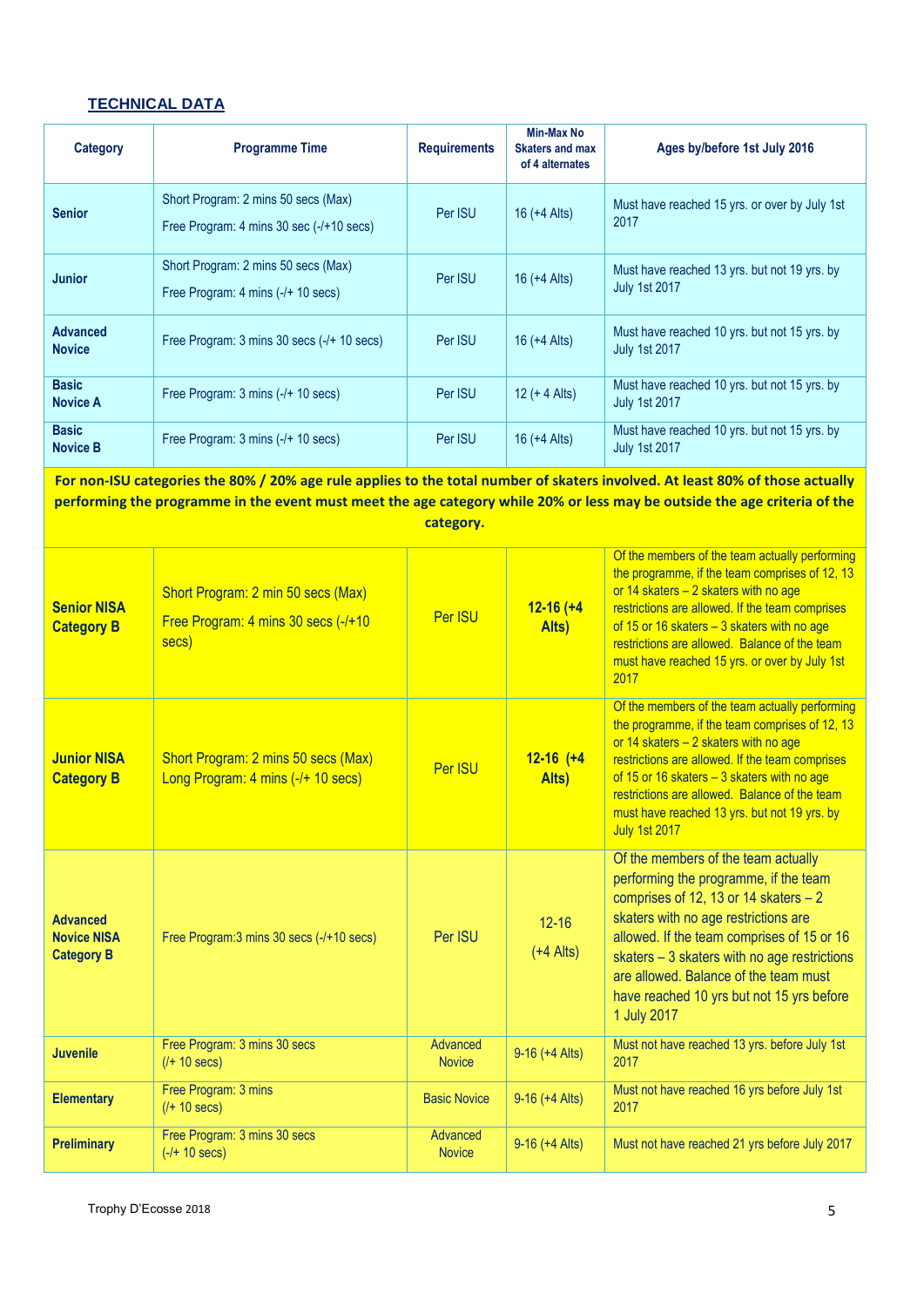| <b>Mixed Age</b> | Free Program: 3 mins 30 secs<br>$(1 + 10 \text{ secs})$ | Advanced<br><b>Novice</b> | $12 - 16 (+4$ Alts) | Must have reached 10 or over by July 1st 2017                                |
|------------------|---------------------------------------------------------|---------------------------|---------------------|------------------------------------------------------------------------------|
| <b>Adult</b>     | Free Programme: 3:00 mins (-/+ 10 secs)                 | <b>Basic Novice</b>       | $8-16 (+4$ Alts)    | Must have reached 18 yrs with 50% of the team<br>over 25yrs by July 1st 2017 |

For information on Factors please refer to ISU Communications.

The results will be determined according to the ISU Rule as Special Regulations and Technical Rules Synchronized Skating 2016.

#### **UK ENTRIES ONLY**

**NISA Coach Details**

NISA licensed coaches wishing to enter skaters into IJS events must have attended the discipline specific IJS seminar at the Coaches Conference either in 2015, 2016 or 2017 to receive accreditation. Any coach who has not yet attended the Coaches Conference may not now be accredited - Any IJS seminar prior to 2015 have now expired. A field moves seminar also must have been completed prior to the date of the competition – this however may have been completed prior to attendance of the Coaches Conference. If coaches named on the application form have not done so, the skater will be given the opportunity to name another coach or remove the coaches' name from their entry. All UK teams must hold the required entry field moves standard per team per category and be a paid up NISA member at the closing date. See NISA Synchro Rules and Regs season 2017-18

#### **MUSIC**

ISU Rules as released in 2016 shall apply.

CD (Compact Discs) format must be handed in at the time of Registration. (Electronic Music may be sent ahead of the event but COMPACT DISCS MUST BE HANDED IN AT TIME OF REGISTRATION AS WELL) (The new rule 343/823 passed at congress 2016 has now been suspended)

Each CD must be properly inserted into a case or CD envelope and clearly show the name of the Team and Category.

In the case of Junior and Senior Teams the CD should clearly show "Short" and "Free" programmes and should be submitted on separate discs.

The disc should also show the running time of the music (not the skating time)

#### **PROGRAMME CONTENT SHEETS**

Along with entries, Teams should attach Planned Programme Content Sheets covering Short and Free Programmes. Planned Programme Content Sheets should be signed by a Coach or Team Representative. However, programme content may be changed at the time of the Competition.

#### **JUDGES AND OFFICIALS**

The ISU International and Club International Competitions will be judged under the IJS system.

The Panel of Judges for each competition will consist of:

| Minimum 5 Judges |
|------------------|
|                  |

1 Technical Controller 2 Technical Specialists

Each invited ISU Member, sending at least one (1) Team participating in the competition, may nominate only one (1) Judge listed on the current official ISU Referees and Judges lists

Each invited ISU Member may nominate a second Judge listed in above ISU List, if the Member will enter Teams for all the three (3) ISU Categories (Senior, Junior, and Novice Categories)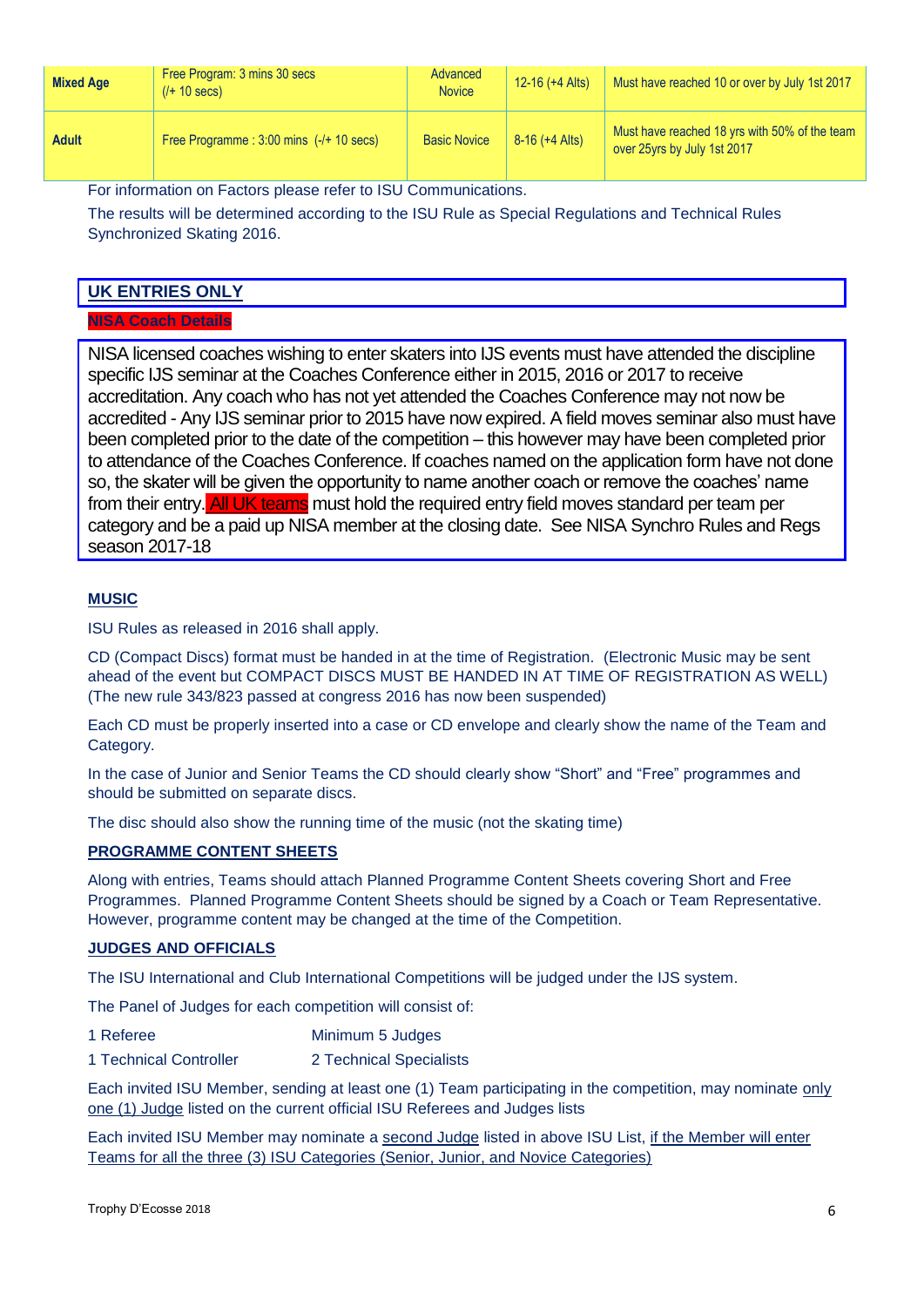The **Referees** will be invited by the Organising Committee and chosen from the current ISU list of Referees and Judges for the ISU International events

The **Technical Controllers** will be invited by the Organising Committee and chosen from the current ISU list of Referees and Judges for ISU International events

The **Technical Specialists** will be invited by the Organising Committee and chosen from the current ISU list of Technical Specialists for Synchronized) for ISU International events

The **Data/Replay Operators** will be invited by the Organising Committee and chosen from the current ISU list of Data/Video Replay Operators for Synchronized Skating for ISU International events

The Organising Committee will pay travel expenses for the invited Referees, Judges, Technical Controllers (2), Technical Specialists (4), and the Data/Replay Operators only and will provide ground transportation, accommodation and meals throughout the event (from Lunch on Thursday 8<sup>th</sup> February till breakfast on the morning of departure) for the invited Referees/Technical Controllers/Technical Specialists/ Data-Replay Operators and nominated Judges.

Accommodation will be reserved for all judges and officials at the Station Hotel, Dumfries. http://www.stationhoteldumfries.co.uk/

#### **Initial Judges Meeting / Referees – Technical Panel Meeting / Round Table Discussion (All timings are subject to possible change once the final timetable is released)**

I**nitial Judges Meeting** for ISU categories Senior, Junior and Advanced and Basic Novice A&B events will be held on Thursday 8<sup>th</sup> February at 16:30 hrs at the Station Hotel.

**Meeting for Referees, Technical Controllers, Technical Specialists and Data/Replay Operators** will be held on Thursday 8<sup>th</sup> February at 18:45 at the Station Hotel, Dumfries.

Initial Judges Meeting for all other categories will be held on Thursday 8<sup>th</sup> February (at a time to be confirmed) at the Station Hotel, Dumfries. All judges are advised to arrive by 16:30 hrs on this day.

**Round Table Discussion** for ISU categories Senior, Junior and Advanced and Basic Novice A&B will be held on Saturday evening 10<sup>th</sup> February (venue to be confirmed – either at the Ice Bowl or the Station Hotel).

**Round Table Discussion** for all other categories will be held on Sunday following the Presentations at the Dumfries Ice Bowl.

Referees, Judges, Technical Controllers and Technical Specialists are kindly requested to carefully plan well in advance their travel arrangements in order to attend the mandatory meetings as above. Any adjustments/confirmations to these timings will be made with Judges and Officials travel in mind and new schedules will be circulated if changes are made.

#### **REGISTRATION AND ACCREDITATION**

Registration and Accreditation for Referees, Judges, Technical Controller, Technical Specialists, Data/Replay Operators, Teams, Accredited Coaches, Team Leaders, Team Managers and Chaperones will take place at the Dumfries Ice Bowl Reception and will be open from midday from Wednesday 7<sup>th</sup> February 2018 and throughout the event.

A maximum of three chaperones per team will be accepted for the accreditation.

The National Passport for each skater of the Teams taking part in the ISU International will be checked during the Registration. Any skater who is not a National of the Country for which they are competing must have a release certificate. Teams from Great Britain will be checked by the NISA Office.

#### **OFFICIAL DRAW**

The Official Draw will take place on Thursday 8<sup>th</sup> February at a time tbc at the Cairndale Hotel, Dumfries.

All team members will be welcome. Captains and Vice Captains are asked to take seats in the front row and on the aisles for ease of access to the draw.

The Intermediate Draws will take place immediately after the end of the Short Programme for each category, at the Dumfries Ice Bowl in a room to be confirmed at the competition.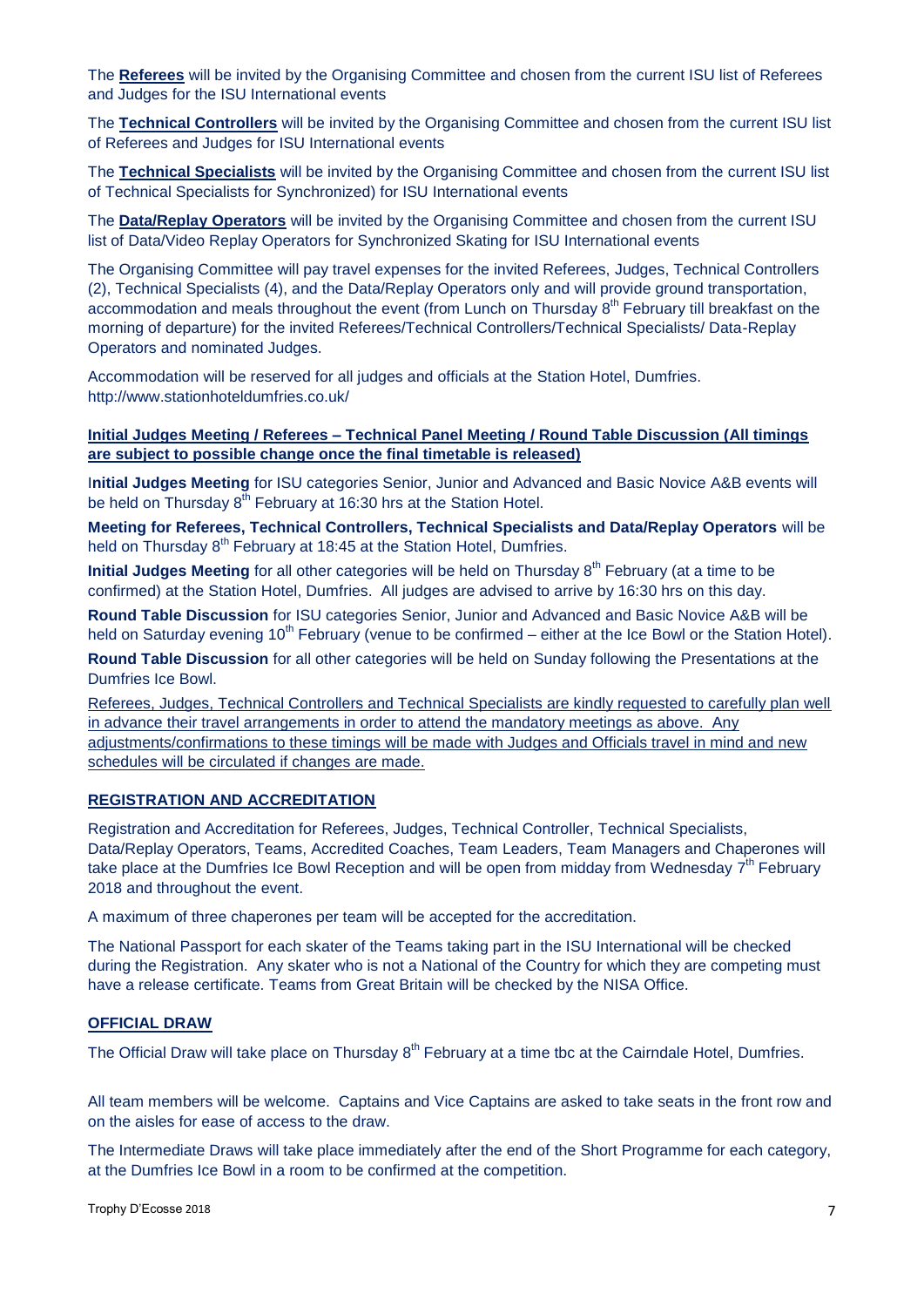For each category, the starting order will be determined by draw, on team names in alphabetical order. The draw will be made by the Referee/s in accordance with ISU regulations.

#### **OPENING CEREMONY**

Opening Ceremony will take place at the Dumfries Ice Bowl 45 minutes before the beginning of the competition. Three skaters from each team are invited to take part in the ceremony.

#### **MEDALS AND TROPHIES**

Trophy D'Ecosse Trophies will be awarded to the winners of all the categories. Medals will be presented to all teams in first, second and third places. Highest placed Scottish Teams will receive Trophies and medals in recognition of the Sk8scotland Scottish Championships.

#### **ORGANISATION**

The organisation of the competition is the responsibility of Sk8scotland on behalf of NISA and it reserves the right to take any measures, in agreement with the Referee, necessary to ensure that the competitions run smoothly.

#### **LIABILITY**

According to ISU Rules, NISA, and the Sk8scotland Organising Committee accepts no liability or responsibility with respect to bodily or personal injury or for property loss or damage incurred by Competitors or Officials in connection with the Trophy D'Ecosse 2018 International Synchronized Skating Competition or any other part of the non-ISU events taking place at this event.

A medical service will be on duty at the ice rink during all the time of the competition and at the Official Practices.

#### **DOPING**

An anti-doping control may be carried out during the competition in accordance with the valid ISU Anti-Doping Code (See ISU Rules and Regulations for 2016) and for the non-ISU events according to the regulation of UK Sport.

#### **ACCOMMODATION AND TRAVEL**

Full details on accommodation and travel may be found at:

#### **www.trophydecosse.co.uk**

#### **CATERING FOR TEAMS**

Teams may order meals at the Dumfries Ice Bowl on the Order Forms which will be available on the Event website **as above**

#### **TEAM PHOTOGRAPHS**

**Please send a Team photograph** together with your entry or at your earliest convenience, ideally digital images in good resolution and by email to [trophydecosse2018@gmail.com](mailto:trophydecosse2018@gmail.com) – **Clearly stating Team Names AND Category.**

#### **not later than the closing date of 1 st January 2018 – There will be full colour programmes so the earlier you can send your photos the better – thank you.**

#### **PUBLICITY WAVER**

Trophy D'Ecosse 2018 **8** Members, Teams and Competitors hereby acknowledge and consent to the fact that Team Photos, Team info and results will be published, as well as parts of Trophy D'Ecosse 2018 may be televised for showing on a worldwide basis.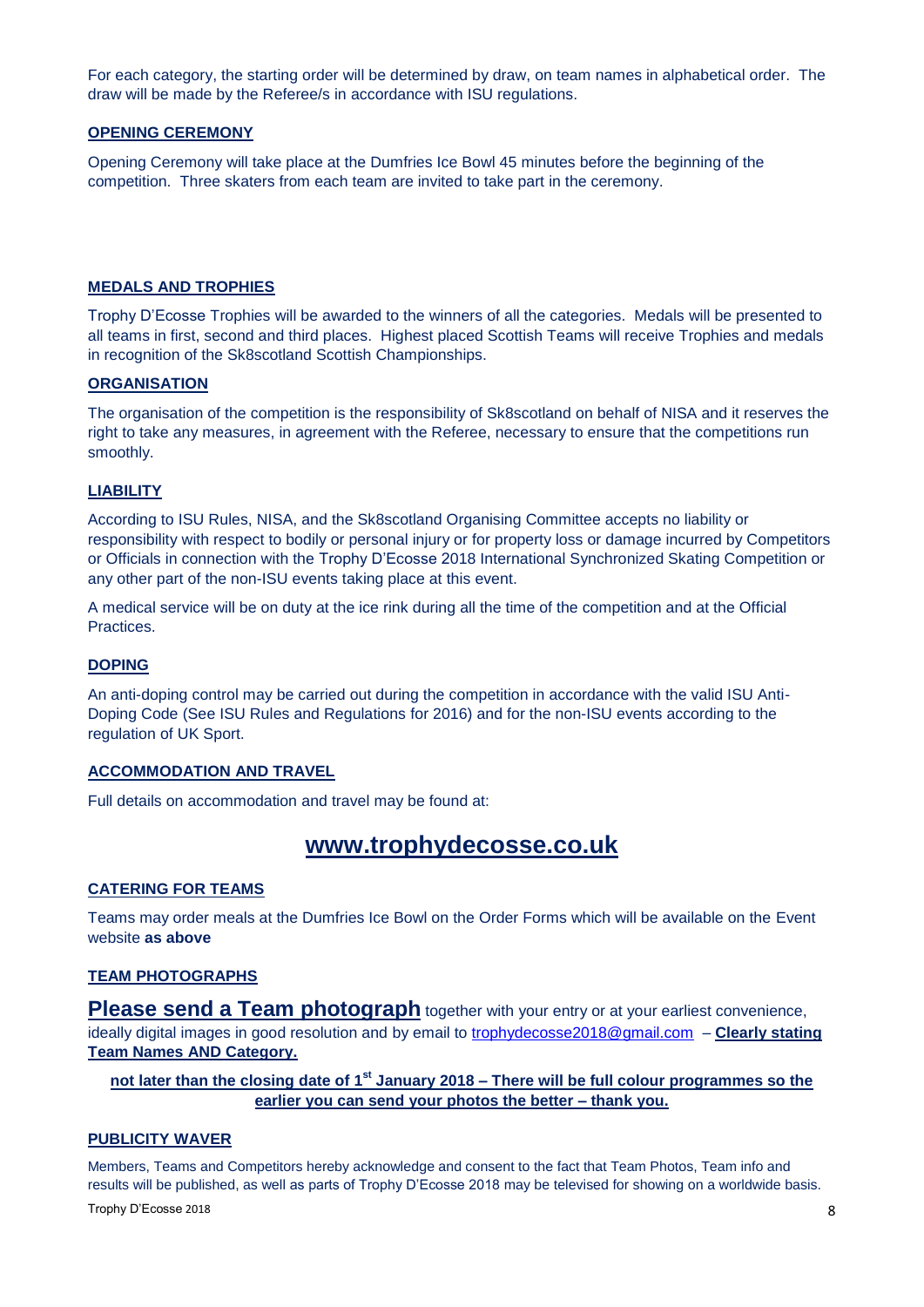According to the ISU Constitution and General Regulations 2016 both Members and Competitors (in this particular case Teams) hereby certify and warrant that the music and choreography presented and used by the Competitors have been fully cleared and authorised for public use and consent to use of his or her name, biography and likeness on or in connection with any television or radio programme broadcast and re-broadcast throughout the world, motion picture, print media or the advertising and publicising of such programme, without further clearance or payments of any kind on the side of the ISU, the Organising Member NISA and the Sk8scotland Organising Committee and the relevant television network or broadcasters being required. At the time of registration at the Trophy D'Ecosse 2018 all Team Leaders, or other representatives of the Member entering, must present a compliance signed by the Team Manager and/or Team Leader.

#### **FOR FURTHER INFORMATION**:

Event Director – Judy Clinton – [judy.clinton@outlook.com](mailto:judy.clinton@outlook.com) Local Organising Committee - Chairman - Anne-Marie Coxon - [trophydecosse2018@gmail.com](mailto:trophydecosse2018@gmail.com) Local Organising Committee –Vice Chairman – Barbara Haining Event Publicity – To Be Confirmed Supporting Organising Committee details will be available in due course on the event website.

#### **TROPHY D'ECOSSE 2018**

#### **Preliminary (Provisional) Official Practice and Competition Schedule**

#### **This schedule may be changed dependent on the number of entries**

#### **Thursday 8 th February**

| 16:30      | Initial Judges Meeting - ISU International  | <b>Station Hotel, Dumfries</b>   |
|------------|---------------------------------------------|----------------------------------|
| 19:00      | <b>Official Draw</b>                        | <b>Cairndale Hotel, Dumfries</b> |
| <b>TBC</b> | <b>Technical Meeting</b>                    | <b>Station Hotel</b>             |
| From 20:00 | <b>Dinner for Officials</b>                 | <b>Station Hotel</b>             |
| <b>TBC</b> | Initial Judges Meeting - Club International | <b>Station Hotel</b>             |

#### **PLEASE TAKE INTO ACCOUNT THE POSSIBILITY OF OFFICIAL PRACTICES TAKING PLACE THE EVENING BEFORE YOUR EVENT IF TIME CONSTRAINTS DEMAND.**

#### **Friday 9 th February – Timings below dependent upon entries ALL PROVISIONAL**

| 07:00 onwards                      | <b>Official Practice</b>             | Elementary<br>Juvenile<br>Junior B Short<br>Senior B Short<br><b>Junior Short</b><br><b>Senior Short</b>                                                                                                                         | <b>Dumfries Ice Bowl</b> |
|------------------------------------|--------------------------------------|----------------------------------------------------------------------------------------------------------------------------------------------------------------------------------------------------------------------------------|--------------------------|
|                                    | <b>Competition In order as above</b> |                                                                                                                                                                                                                                  |                          |
| 20:30                              |                                      | <b>Official Dinner</b>                                                                                                                                                                                                           | <b>Station Hotel</b>     |
| Saturday 10 <sup>th</sup> February |                                      |                                                                                                                                                                                                                                  |                          |
| 07:00 onwards                      | <b>Official Practice</b>             | <b>Mixed Age</b><br><b>Basic Novice B</b><br><b>Basic Novice A</b><br><b>Advanced Novice B</b><br>Junior B Free Programme<br>Senior B Free Programme<br><b>Advanced Novice</b><br>Junior Free Programme<br>Senior Free Programme | <b>Dumfries Ice Bowl</b> |

#### **Competition** In order as above